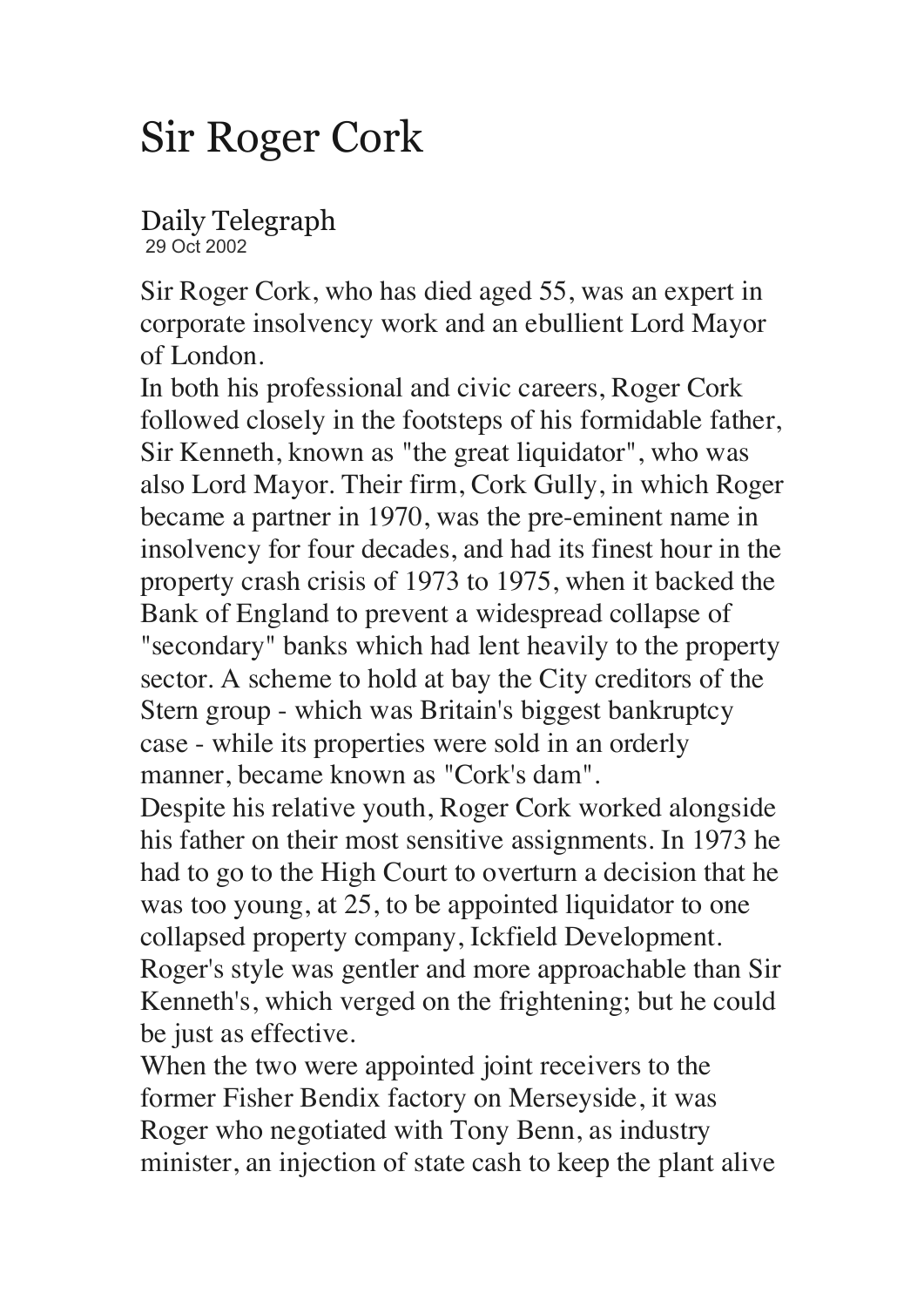as a workers' co-operative. "We have just consented to Roger Cork's rather arrogant conditions for refinancing the company," Harold Wilson told Sir Kenneth over lunch. "Who is he, your uncle?"

Roger Cork became the 669th Lord Mayor of London in 1996 - his father having held office in 1978-79 - taking as his motto "Making Britain Even Greater" and declaring that he wanted to "restore the pride in being British". Though his wife Barbara had died of cancer only four months earlier, he was tireless in his role as spokesman for the City.

He relished the pageantry of office, but added elements of informality: his daughters acted as hostesses at Mansion House parties, at which the guest lists included names such as Sir Cliff Richard and Dame Edna Everage. Nor was he afraid of controversy, making his views very plain on the inadequacy of London's transport infrastructure.

He raised more than £1.3 million for cancer research during his mayoral year, not least by completing a sponsored cycle ride from John O'Groats to Land's End; he averaged 75 miles a day, no small achievement for one with the proportions of a City trencherman, and called the experience "the best cure for a hangover". Roger William Cork was born on March 31 1947 and was educated at Uppingham. In 1965 he joined the firm of Moore Stephens, where he was articled to the senior partner Hobart Moore, a friend of his father, who told him that it was better to make youthful mistakes away from the family firm. Roger qualified as an accountant in 1969, and moved to Cork Gully the same year. Roger's grandfather, W H Cork, had built up an insolvency practice largely in the provisions trade, in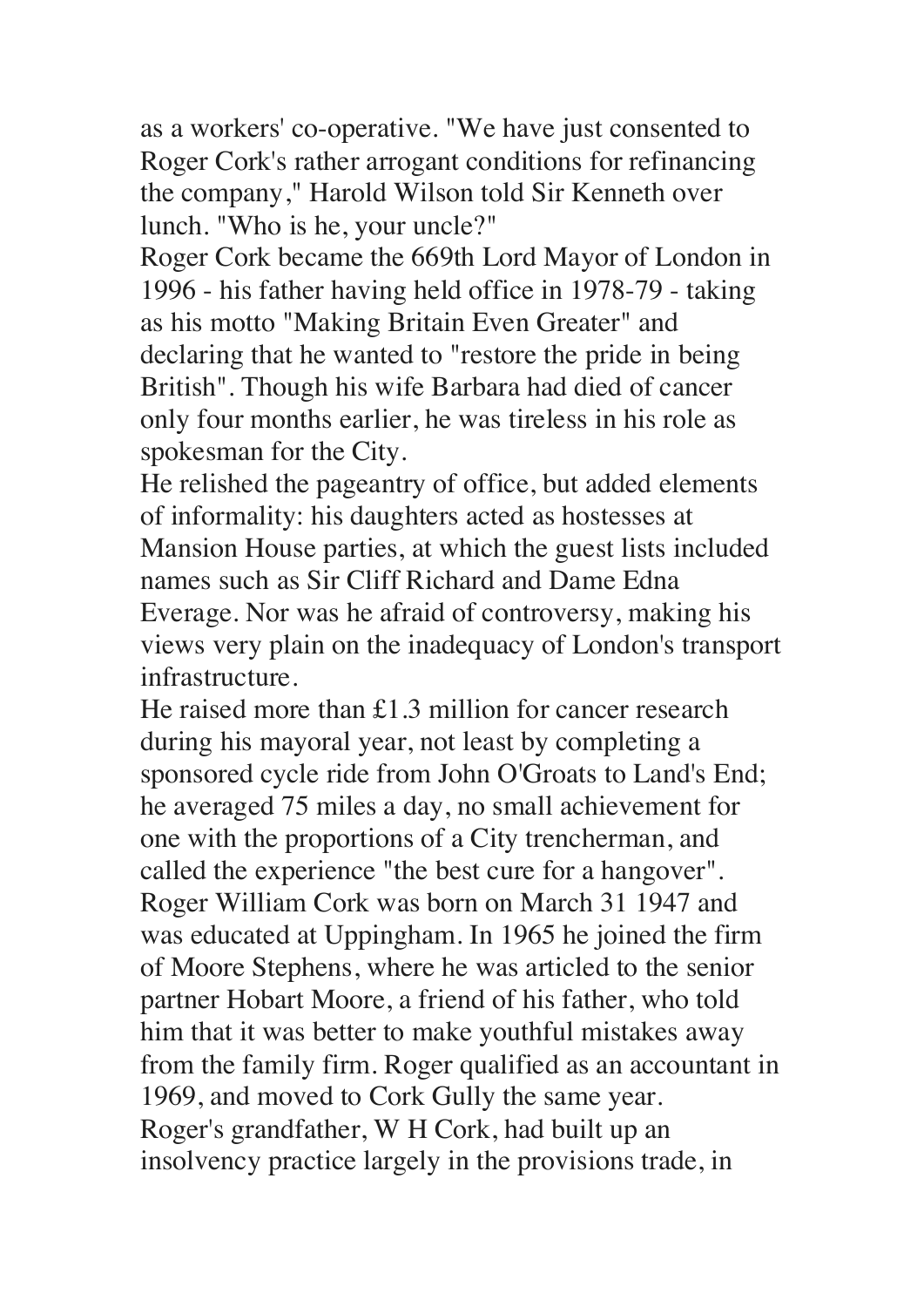which in the early part of the last century many smaller operators were driven out of business by the growth of multiple grocers. The key to success, according to W H, was the ability to dominate a creditors' meeting by force of personality: this he did in style, arriving in a large Rolls-Royce which struck fear into his competitors before the meeting had even begun.

In 1935 W H Cork formed a partnership with his newlyqualified son Kenneth and another accountant, Harry Gully. After W H's death and a period of war service, Kenneth became sole owner of the firm and built it up in the 1950s and 1960s to lead the field in City insolvency work; it handled cases such as that of the Rolls Razor washing machine company and of Emil Savundra, the insurance fraudster.

In 1980, as Sir Kenneth approached retirement, father and son decided to merge Cork Gully into the larger firm of Coopers & Lybrand. High-profile failures such as the DeLorean car project continued to come into their hands, but the merger arrangement was not an entirely happy one. After Sir Kenneth's death in 1991, Roger returned to Moore Stephens, where he built up the corporate recovery practice and was a partner from 1994 to 1999. The name of Cork Gully was expunged within Coopers, now part of PricewaterhouseCoopers.

Roger Cork followed his father as alderman for Tower ward in 1983, and was Sheriff of the City in 1992-93. An enthusiastic member of many City livery guilds, he was a past master of the Bowyers' Company and the World Traders' Company. He was president of the Institute of Credit Management. He was knighted in 1997. Having taken early retirement from business in 1999, Cork remained active in support of the Cancer Research